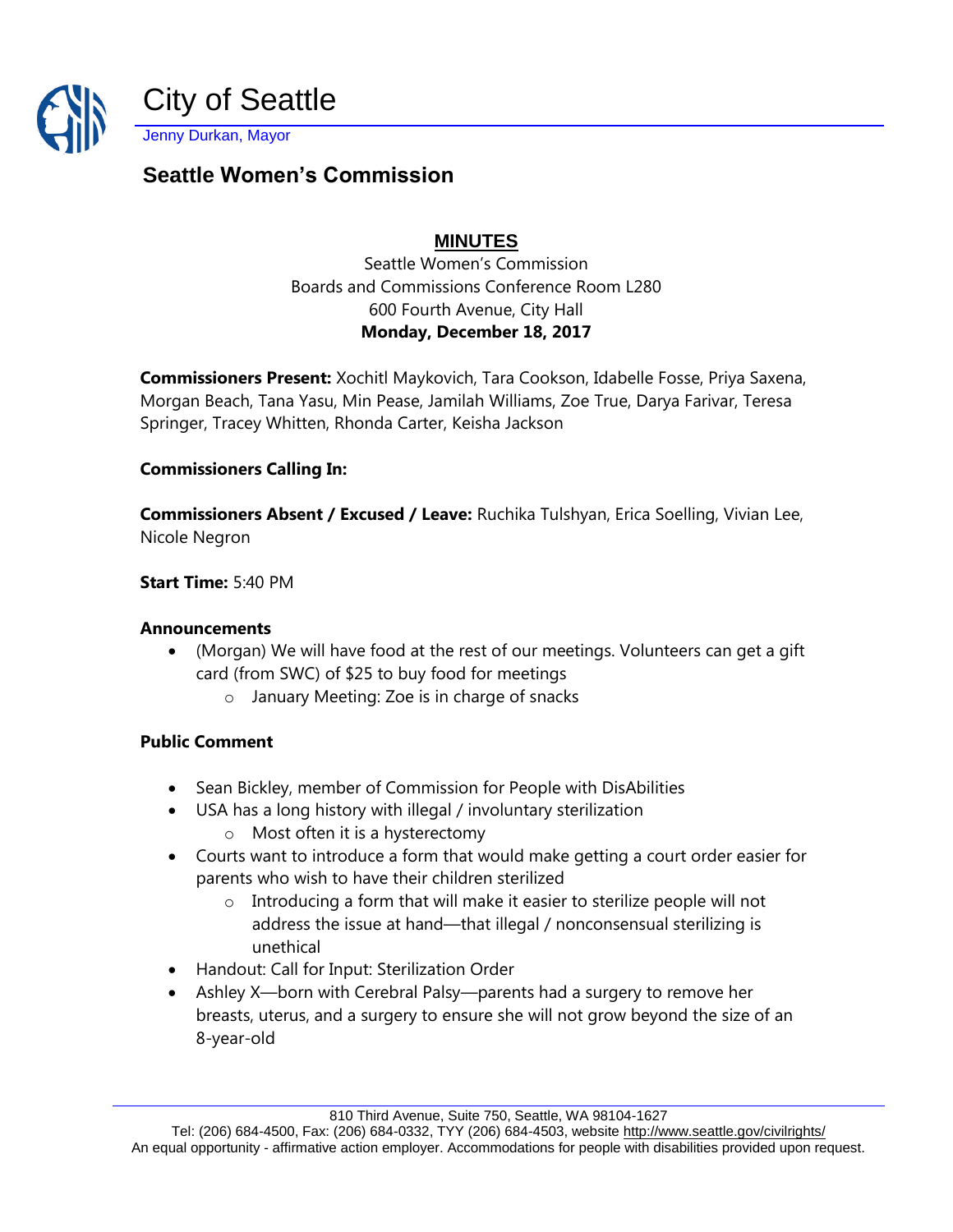- Seattle Children's has an extensive review process because of previous history with sterilization
- Asks:
	- o Write a letter by January 21 addressing this sterilization
	- $\circ$  Volunteer to determine what other hospitals or doctors are implementing illegal / involuntary sterilizations
	- o What actions can we take that are proactive?
		- Need more data
- Question and Answer
	- o What type of person gets sterilized?
		- **EXED** Anecdotally, CA sterilizing women in prisons until 2010, other states mandating sterilization for those with mental / behavioral health disabilities
	- o Geographic area for this issue?
		- Washington State
- Community Health and Wellness Subcommittee will follow up with Sean, conduct research, follow up regarding a letter, and report back during the January Meeting

#### **Approval of minutes**

• (Morgan) We did not have a November meeting because we had our retreat, therefore there are no minutes to approve.

#### **2018 Work Plan Approval All**

#### *Working Through First Page*

- Change three policy issues to active statements
	- o Increasing access to affordable child care in Seattle
	- o Shedding light on gender based violence / harassment
	- o Insuring housing stability

#### *Community Health and Wellness*

- Listening: Outreach and listening campaign to understand health issues women experiencing homelessness are facing
- Learning: Hosting a panel of relevant experts to better inform stakeholders about possible improvements in women's health
- Sharing: Share findings from listening and learning activities with the public

#### *Economic and Educational Opportunities*

• Enhancing and furthering access to affordable high-quality child care for families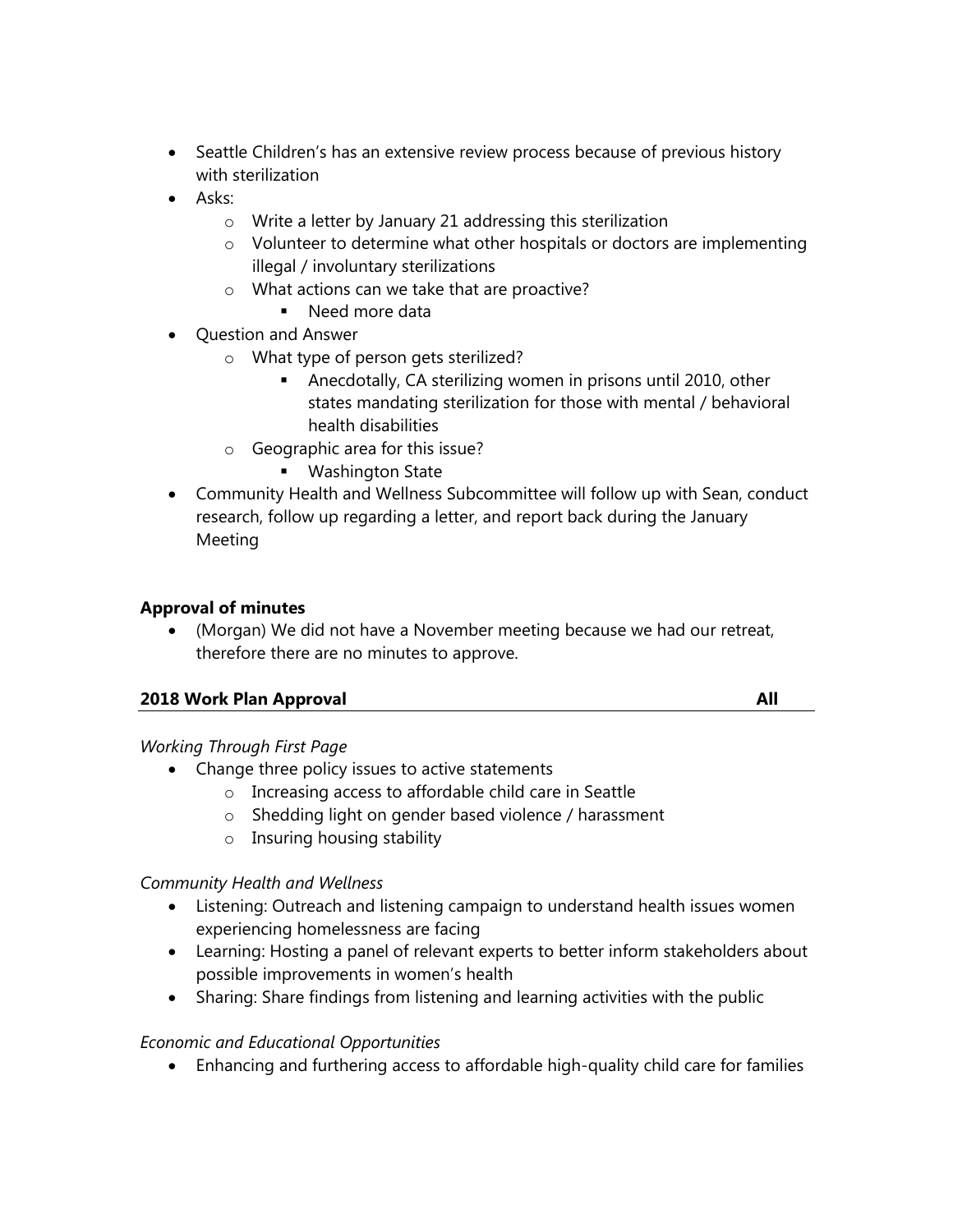- Economic and educational opportunities for women and girls of color
	- o Do we change this to marginalized women and girls instead of just girls of color?
	- o (Tracy) Last year's goal was specific to women of color
	- o (Xochitl) Women with disabilities also face marginalization, what does the committee feel?
	- o (Rhonda) Women of color is expansive because it doesn't exclude those who are also disabled, homeless, etc. When you step back from a statement about supporting women of color it's very glaring.
	- o (Tana) Marginalized also means women coming out of prison who are having a hard time, regardless of color
	- o (Teresa) If we open this up it will help guide our work, this is just for 2018. If there have not been outcomes about this then we should keep it as is.
	- o (Morgan) We also say that we will be responsive to city needs, so our work can change based on the work and issues that come up.
	- o (Michele) This is also under the RSJI toolkit—if women and girls of color have less access to these opportunities—the data shows that.

## *Equitable Development*

- Do we use sweeps or do we use homeless encampment removal?
- (Brenda) Does SWC have an official position?
- (Priya) Can we use the official term and then in parentheses say "sweeps"
- (Rhonda) Is there a way to draw out what about the sweeps we find are unjust?
- Discussion about specifying age and disability in our focus for equitable transit
- (Teresa) There is power in writing down our plan and making that specific

#### *Violence Prevention and Justice*

- (Michele) We included promoting healthy and safe spaces and relationships particularly to combat misogyny
- (Priya) And we included "gender nonconforming individuals" because they are a community we cannot ignore
- (Rhonda) Do we want to only say "raise awareness"?

Xochitl moves to vote Idabelle seconded the vote

No questions / discussion regarding amendments to work plan

100% approval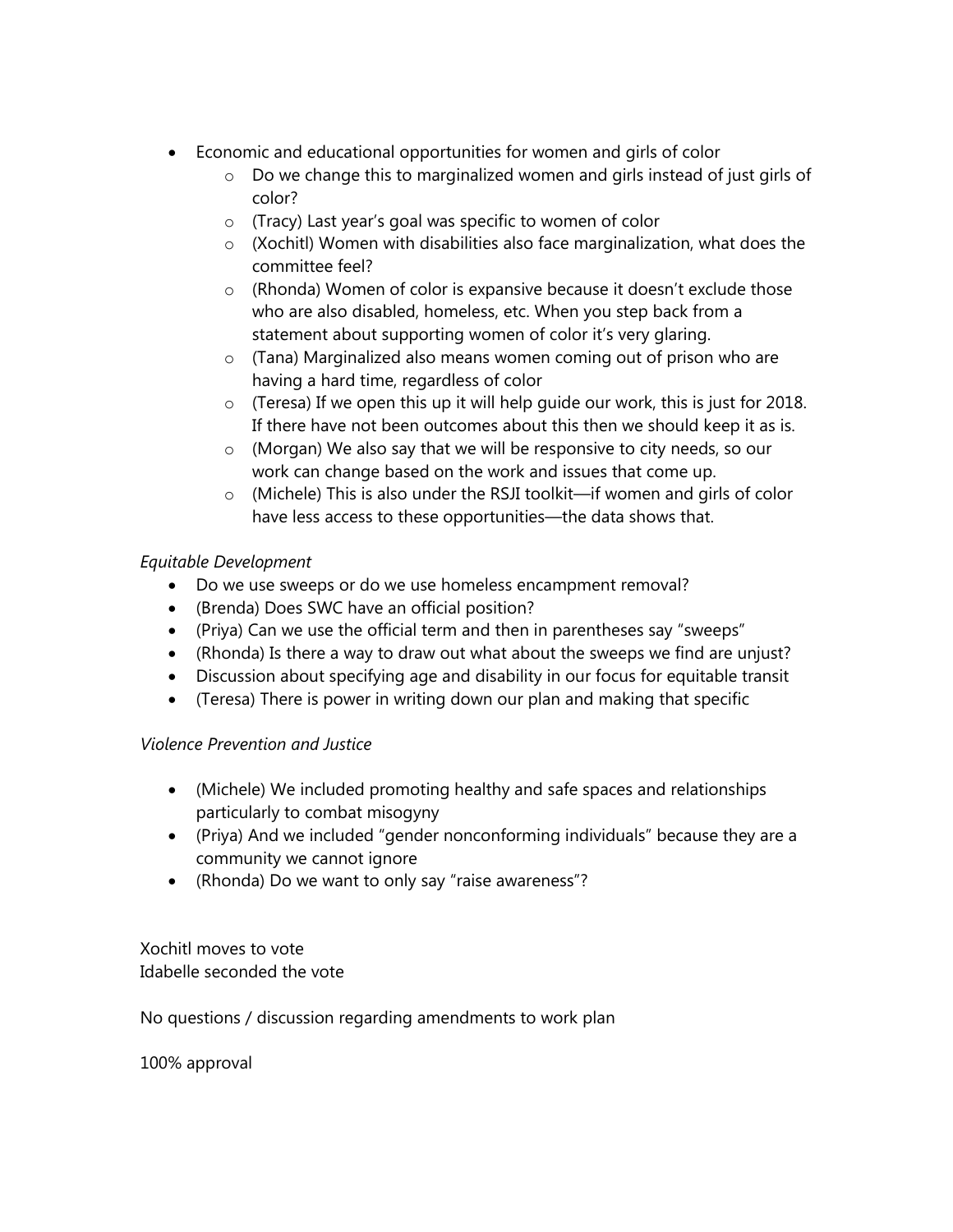#### *Community Health and Wellness (Zoe)*

We set up our communication system and canvassing (we set up a Slack and Google Folder) and contacting a few individuals who work in homelessness issues and are following up on those conversations

We have an SWC Google Folder and should move all subcommittee work in there

#### *Equitable Development (Rhonda)*

We had a phone call last Monday and discussed:

- A task force on childcare affordability that Herbold's office was working on, we will be working with Loren to hopefully get some time with Herbold's staff to learn what is going on there and getting status on the budget
- We had marked that we want to do an event in March to focus on antiharassment—the notion being that it would be a panel or gathering that would be educational and story-sharing. We will work on a budget in January
- In the first quarter of next year we want to build relationships with community partners working on affordable child care. We want to make sure we are listening to the public.
- Plan a meeting early next spring with the Department of Education and Early Learning to learn about the current child care assistance program (vouchers, what is the utilization, what are the criteria, budget, etc.) --- more fact-finding

#### *Equitable Development*

- Working on developing a survey for this report on impact of evictions
- Want to get that rolled out in early January
- Council has a consulting budget and we are looking for a small amount of money to pay someone to do data analysis
- (Rhonda) Transit Oriented Development—conversation is very lively right now

#### *Violence Prevention and Justice (Priya)*

- Google and meeting set up
- Talked briefly about forced sterilization
- Will follow up with LGBTQ Commission